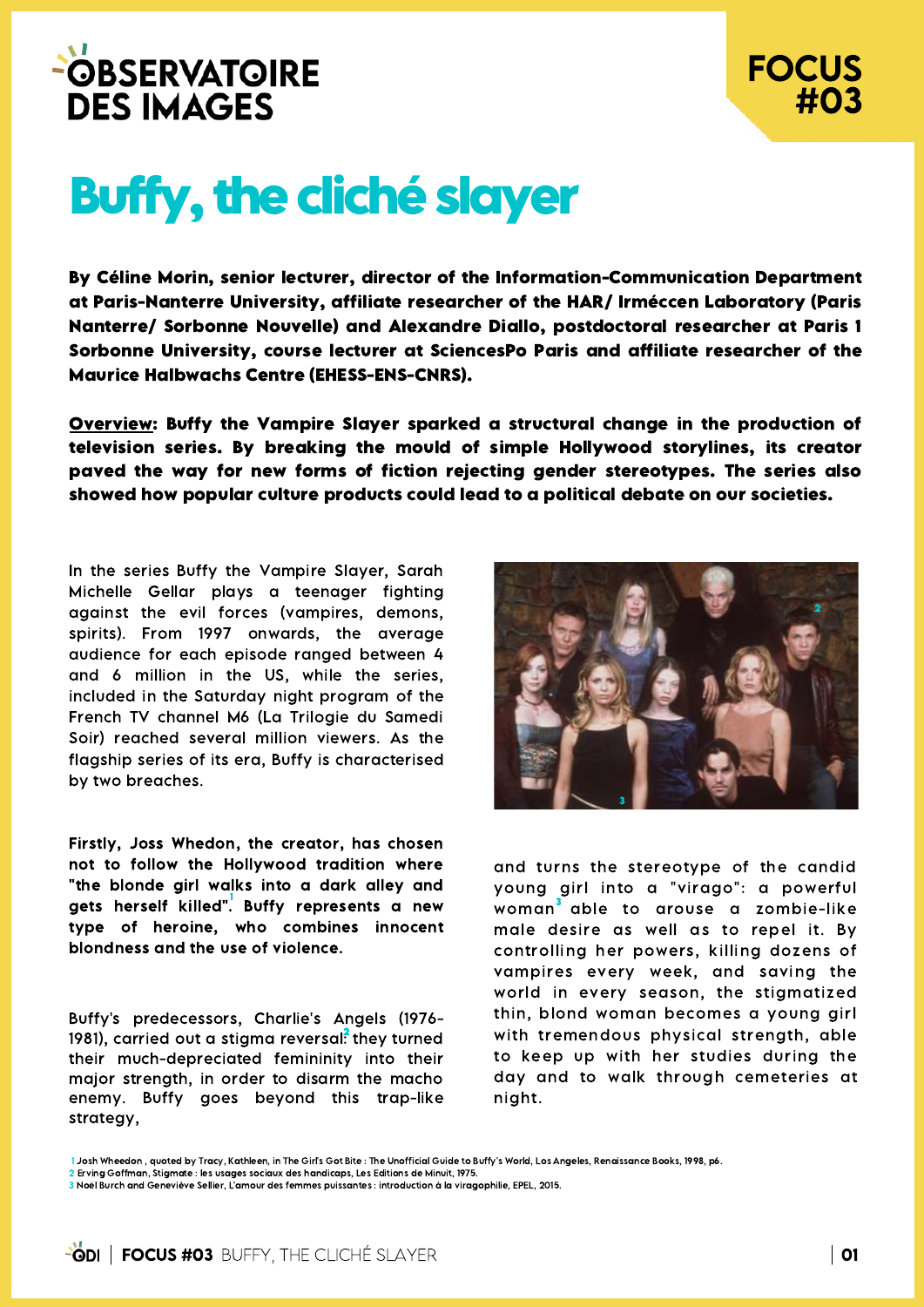Buffy may wander and doubt, but she is not afraid of her mission or her enemies, which makes her a crucial turning point in women's representations. Many other shows followed, directly or indirectly inspired by this character, such as Charmed, Dark Angel, Alias, Veronica Mars, Doctor Who... up to a reboot of the original series with an African American actress playing Buffy. The series marks a historical moment in feminism (Laugier, 2017), through the consequences of reversing (and cancelling) a hackneyed Hollywood formula.

WOMAN EXPECTED TO SAVE HOLLYWOOD CLICHÉ OF THE "BUFFY KILLED THE DEFENSELESS YOUNG BLONDE GIRL. SHE IS NOW A THE WORLD."

Secondly, the series has gained considerable recognition even far beyond its fandom. It became a true object of popular culture, proving that images circulate within the society and can encourage a political debate.

To start with, the series received many nominations, pushing it out of the restrictive framework of pure sci-fi entertainment. It was nominated for the prestigious Golden Globes, and won Emmy and SFX Awards. Empire magazine called it the second-best series of all time. TV Guide magazine ranked it among the 50 best TV shows, while Entertainment Weekly ranked it 13th in its Top 100 best TV series.

A common agreement is shared by the Frenchspeaking press on the place of the series. In its ranking based on the votes of 22 Frenchspeaking critics, the Temps (Switzerland) placed the series among the 50 best series ever made, Time Out ranked it 16th best series, while the French radio station

France Inter ranked it among the best series. Beyond the numerous rankings in the specialist press, it is also ranked in the general media. The series was acclaimed as a genre series, yet instead of being confined to the vampire (or sci-fi) genre, it went further than that and became part of the broader teen drama genre.



The series then went off-screen and settled into everyday life. Numerous extensions were made: six video games between 2000 and 2009, card games, DVDs, RPGs, more than 80 novels, fan fictions, and a spin-off series. As a true franchise, the series manages to address its fans, but also to open up to a wider group of enthusiasts, i.e. individuals who have with this type of media "a sustained, researched, and elaborate approach, regardless of the media or procedures" (Hennion & al., 2000).